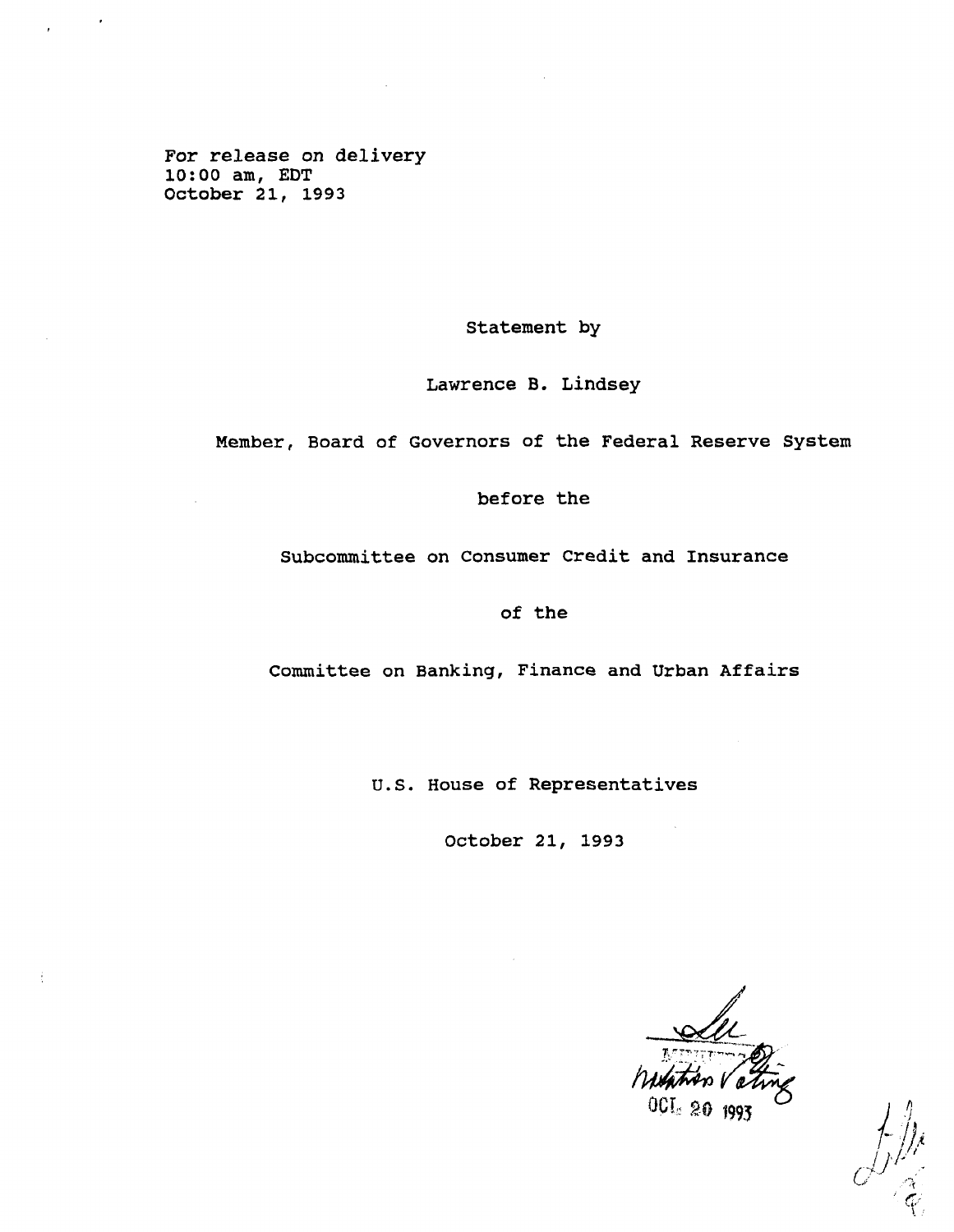**I appreciate the opportunity to appear before this subcommittee to discuss the Community Reinvestment Act and the current efforts of the agencies to strengthen and improve its administration. This statute has become an extremely important part of the landscape of financial institution supervision in recent years. Across our nation it has affected the relationship between thousands of banks and thrift institutions and their communities—particularly low- and moderate-income neighborhoods. Institutions both large and small have struggled witn the law's demands. Local groups have aggressively used it—particularly in the applications process—to prompt commitments for increased lending to those who may have been overlooked before. The regulators have sought to enforce the law fairly and fully in the face of the enormous diversity which exists among America's communities and its financial institutions.**

**The results of CRA have seldom been to the full satisfaction of either the covered institutions or community groups, and the President has directed the agencies to conduct a thorough reexamination of our supervisory approach. This is a zero based review which will take into account the views of all affected parties. In doing so, it is important to start from a common understanding of the road we've traveled since the statute was enacted in 1977.**

### Impact of CRA

**While the total impact of the CRA is very hard to measure, I believe a fair assessment would have to conclude that**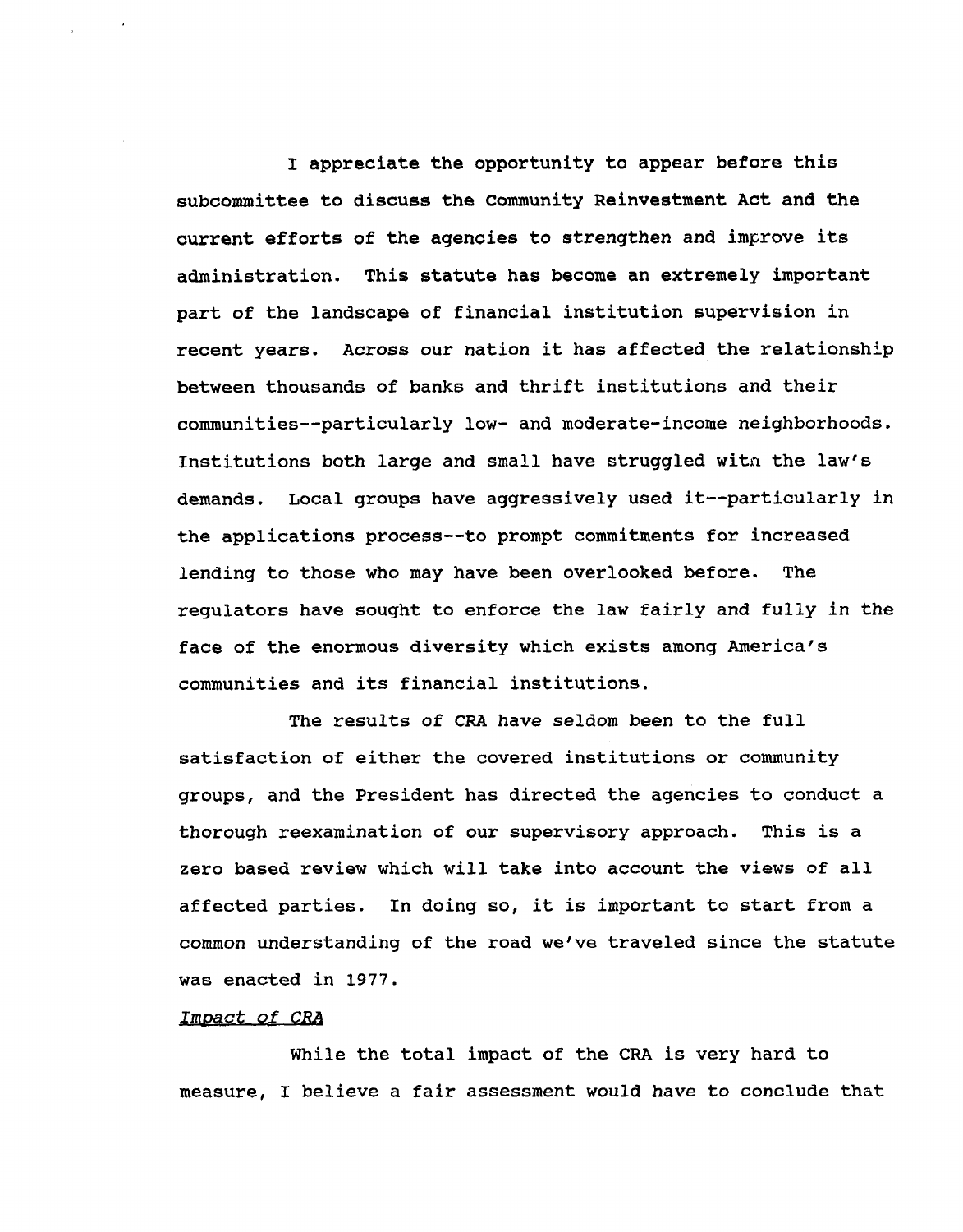**it has generally made many depository institutions more responsive to the needs of their communities. Of course, the level of effort has varied widely among institutions. Certainly it has not cured the disinvestment that plagues many of our cities. But CRA has, in my view, been very instrumental in opening channels of communication between banks and thrifts and segments of their communities that were previously underserved. New relationships have been established with community groups and individuals, new products have been designed and marketed, and many thousands of credit applications have been taken from those who previously had no banking relationship. Most importantly, I am convinced that thousands of loans have been made throughout the country that would not have been made but for the CRA. I have personally traveled to many communities and toured numerous projects that are now helping to stabilize and revitalize communities as a result of CRA. In addition, numerous witnesses from consumer and community organizations at hearings we have htald recently have testified to the valuable contributions CRA has made.**

**But exactly what is the overall level of that lending? I do not know, and I suspect no one does. The community groups who track lending agreements with institutions point to over \$30 billion in commitments for new credit. Many of these commitments cover several years and therefore extend into the future. Moreover, I know of no overall assessment of the extent to which the commitments have been realized. While formal commitments to**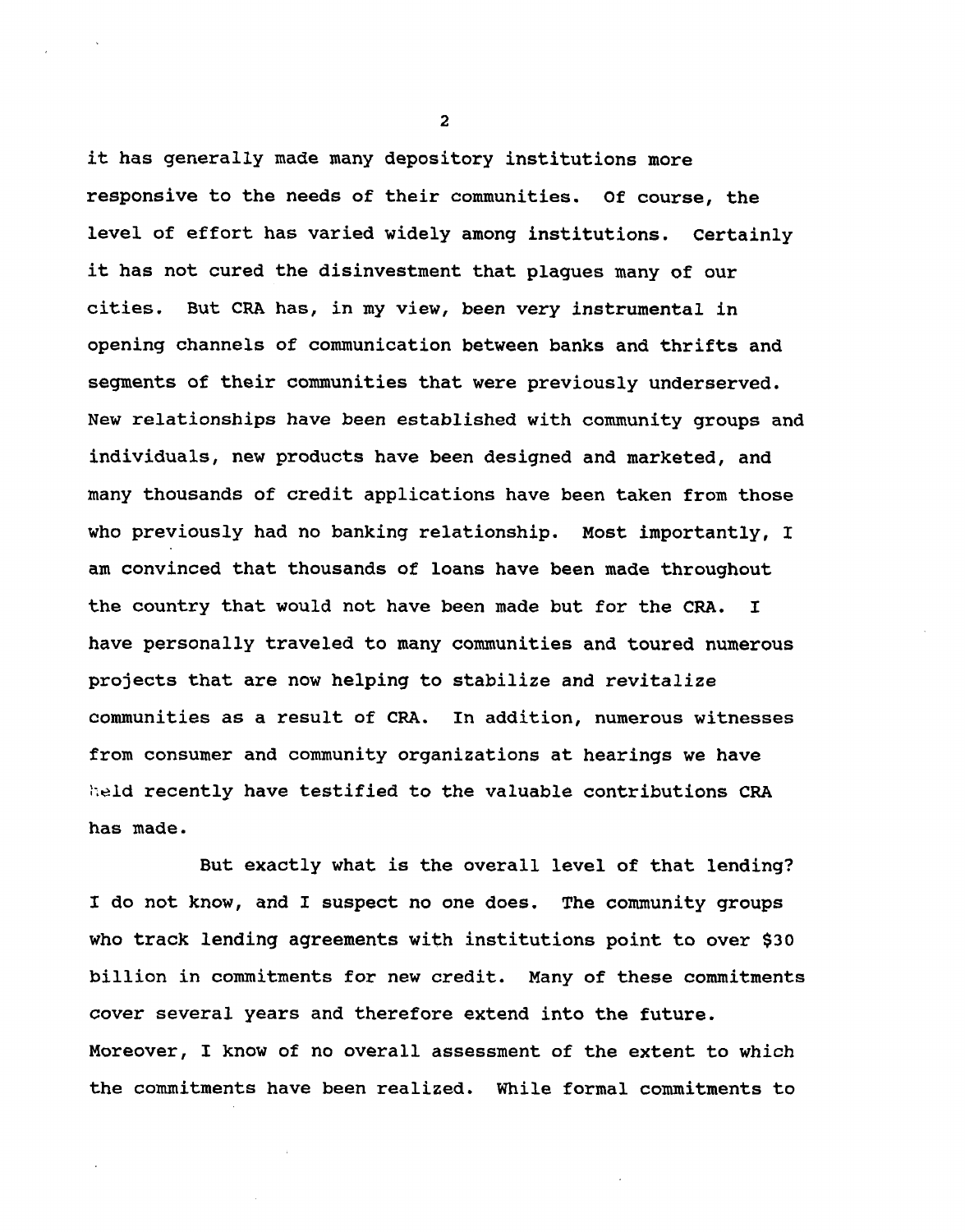**community groups get considerable media attention, I suspect that most CRA related activity goes on outside the high profile negotiated agreements that receive so much attention. My own belief is that the true impact of CRA has far exceeded any number derived strictly from the formal commitments. If the figure is, for example, double the committed amount, it is a formidable amount indeed, and this fact should not be overlooked as we evaluate CRA's effectiveness.**

**Whatever the degree of new lending attributable to CRA, it has not been accomplished without numerous problems, which I will refer to later. But before doing that, there is an important point about CRA that's often lost in the debate about its flaws. If this Federal statute has, in fact, had the considerable impact I have described, it's important to note that this has been accomplished without a huge appropriation of government dollars, and without legions of bureaucrats to administer the program. These, of course, are very significant and topical matters—as current as the recently announced campaign to "reinvent" government in ways that emphasize these very characteristics.**

**CRA established a national goal and put considerable power in both supervisory agencies and the public to enforce it, but left the details of how this goal would be accomplished to local communities and depository institutions. CRA counted on the unique economic needs, and the give and take in the local social and political scene, to define the specifics of the CRA**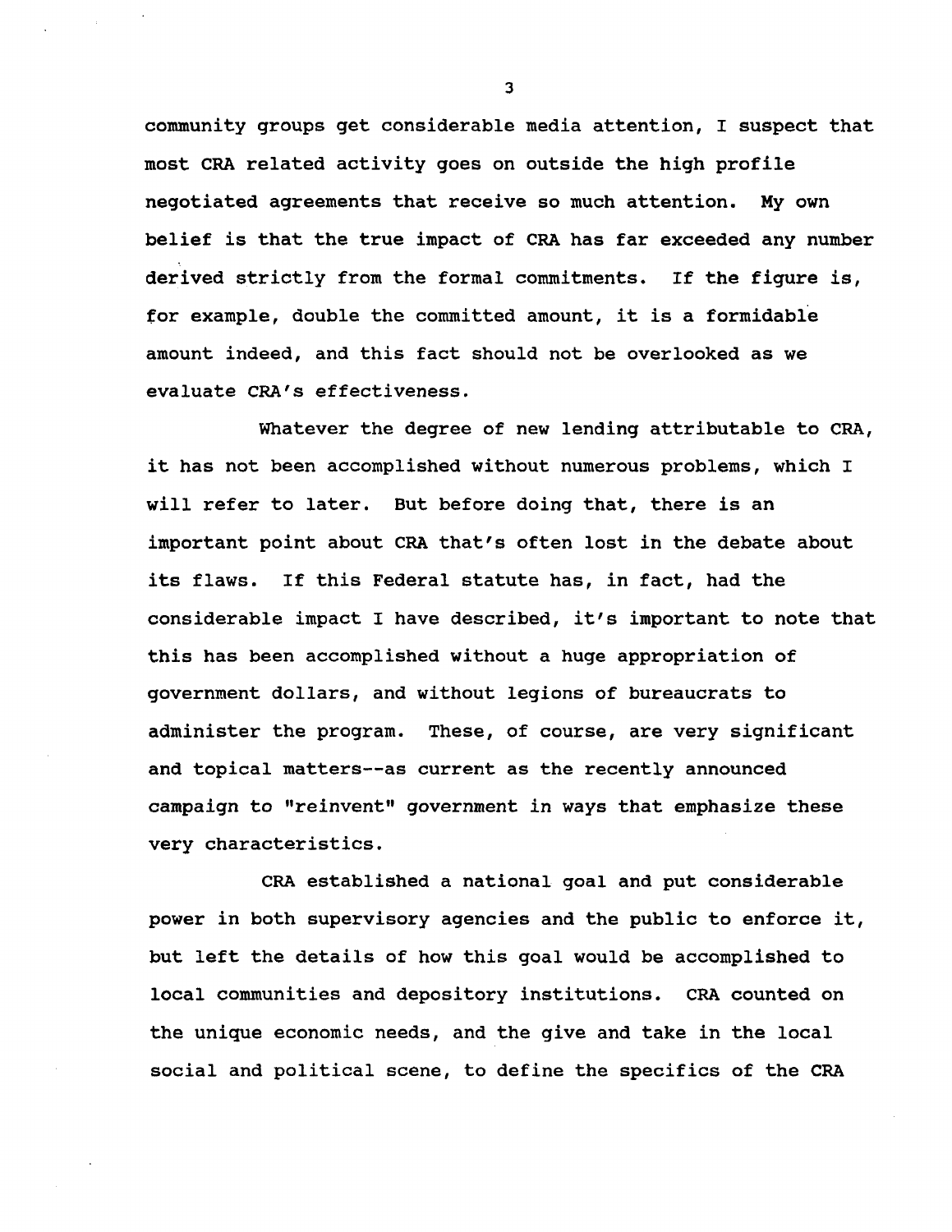**program for each community. No one in Washington has yet been employed to decide how much or what type of CRA lending should be made in the individual communities you represent. To my way of thinking, that has been a considerable strength of the law. In any review of CRA I believe we must acknowledge the value of this approach, at the same time that we search for improvements.** Need for Improvement

 $\lambda$ 

**But all is not perfect as you well know. The flexibility that I've referred to has come with a price. Bankers and many community groups alike complain that the standards are too vague. Our own examiners would be more comfortable as they go about their very difficult job of assessing compliance if the rules of the game were more precise. Despite the ever increasing efforts of the agencies over the years to define more specifically the various levels of performance used in our rating system, we are constantly faced with questions about "how much is enough," what loans get CRA credit, and exactly what "weight" different categories of loans will receive. Living with the current uncertainty makes bankers nervous, community groups dissatisfied with their ability to hold institutions accountable, and everyone involved concerned about assuring fair and consistent evaluations by the agencies. And believe me, no one would be happier than those in my agency, who are charged with the day-to-day enforcement of the law, if we were "going by the book."**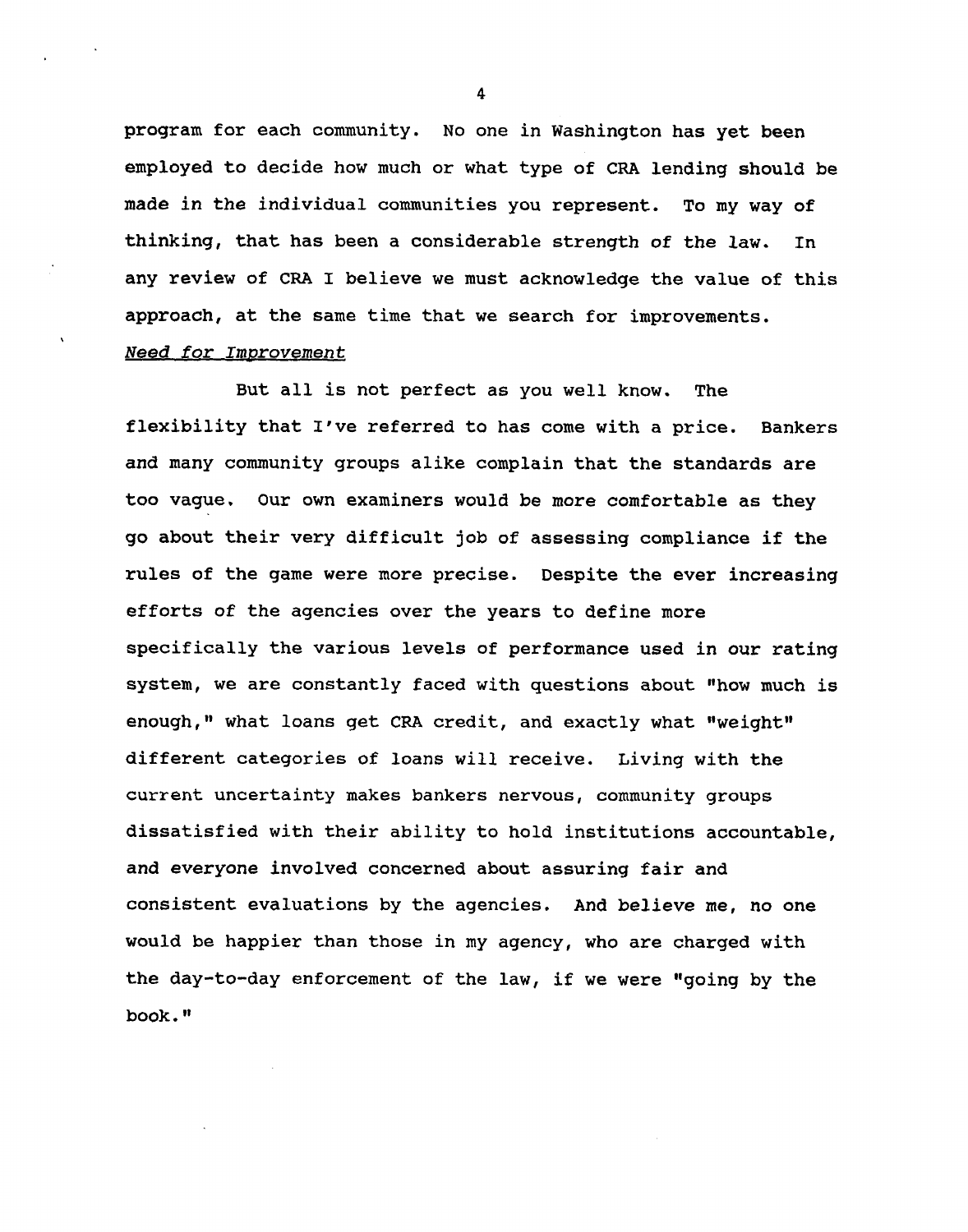**There also appears to be common agreement that too much emphasis has been placed on paperwork and process as opposed to performance. There is undoubtedly some truth to this despite the agencies' efforts to assure otherwise. But, it is important to keep in mind that, in some sense, the focus on process is a natural outgrowth of leaving the definition of an appropriate level of performance up to the needs of the community and the capacity of its institutions. Nevertheless, the concern about focusing on paperwork rather than results is widespread enough to require careful evaluation.**

**And, of course, there are other criticisms as well that CRA is "too much stick and too little carrot" and that we must search for more incentives to encourage good performance, that too many institutions receive satisfactory or better ratings, and that either too much or too little emphasis is given to CRA in the context of application processing. Suffice it to say that there are numerous areas of controversy where improvements may be desirable.**

**Thus, we have what to me is a rather confusing scene. On the one hand, we have an important national program that appears to have stimulated considerable lending and revitalization in low-income and minority communities. And it has done so in a period of great shortage of federal dollars, and without the rules and red tape that bedevil so many government efforts. On the other hand, I know of no other regulatory area where there is such common agreement that all is not right and**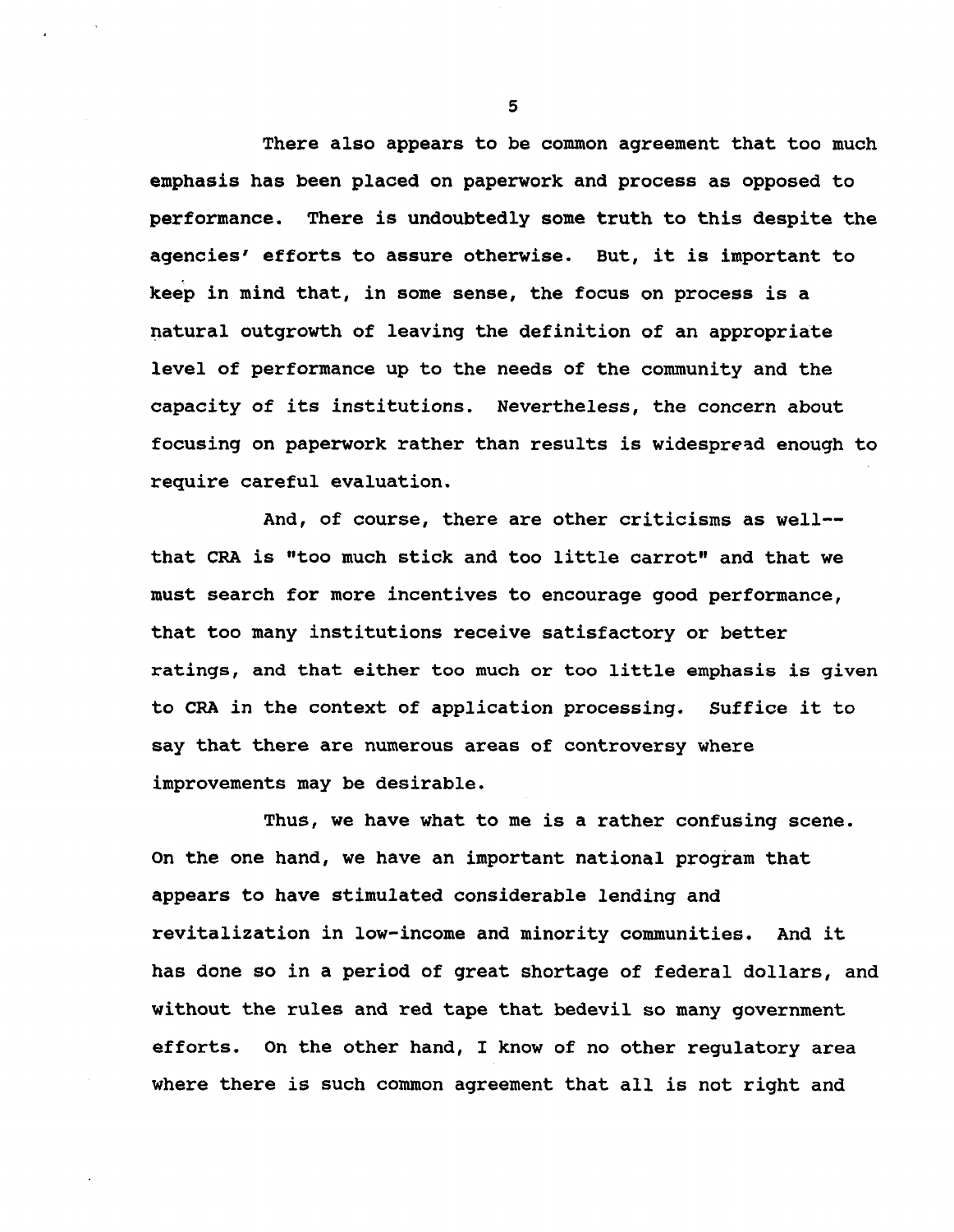**that some "reform" is necessary. My overall sense, however, is that in focusing so much on the imperfections of CRA, we may have lost sight of its considerable benefits.**

# **Review Process**

**But surely we can do better. And, it was in response to widespread concern that the CRA can be improved that the President issued his charge to the agencies to rethink their administration of this law. In the President's CRA reform request, he asked the agencies to address several specific areas. These include:**

- **• developing new regulations and procedures that replace paperwork and uncertainty with greater performance, clarity, and objectivity;**
- **• developing a core of well-trained CRA examiners;**
- **• working together to promote consistency, and evenhandedness, to improve public CRA performance evaluations, to institute more effective sanctions against financial institutions with consistently poor performance, and to develop more objective, performance-based CRA assessment standards that minimize the compliance burden on financial institutions, while stimulating CRA performance.**

**As you are aware, we are presently working with the other agencies to carry out the President's initiative. Working together is not new to us in this area. To promote uniformity in the approach to CRA, the Board, along with the other banking and**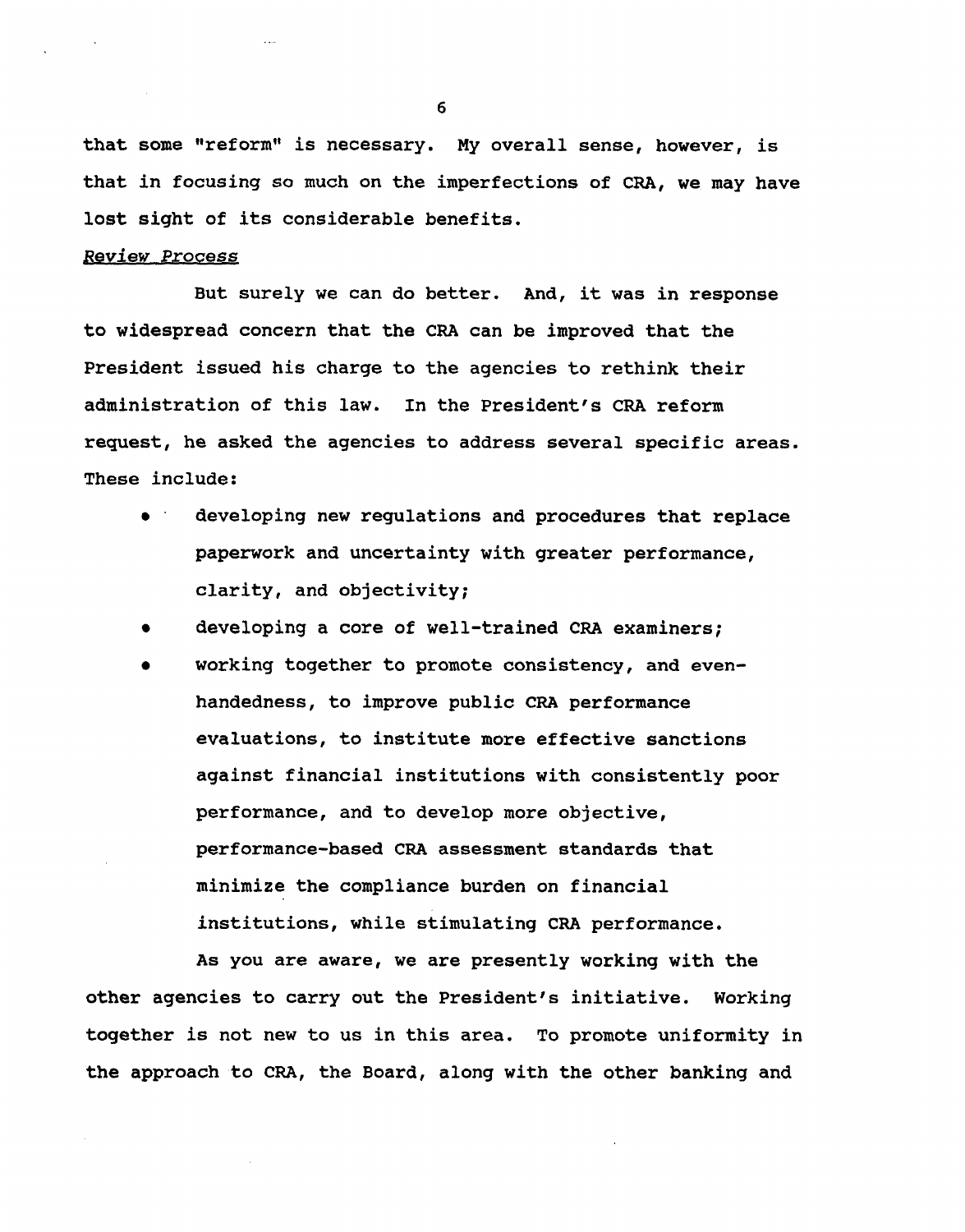**thrift regulatory agencies, have worked through the Federal Financial Institutions Examination Council, or FFIEC, for some time. For example, through the FFIEC the agencies developed a common approach to the regulation, interagency CRA examination procedures, a uniform format for CRA public disclosures, and other regulatory material. We have a commitment to cooperation and uniformity, and I am confident that together we can meet the President's goals and that any revision of CRA will be adopted on a common basis.**

**Initially, our focus has been on assuring wide public input. The agencies have held public CRA meetings across the country to solicit comments on how to improve the CRA process. We have heard the views of over 250 bankers, community groups and small business owners, as well as members of the general public. From these meetings, we have been told what is working with CRA, what is not working, and what we need to consider to "fix" it. I can tell you that many of the stories I have heard—from bankers, small business owners and community groups—have been compelling. The stories, however, point up as many differences in perspective between the various groups, as they do common concerns.**

**For example, while many may agree that it's important to find new incentives to encourage better CRA performance, there is great disagreement about what they might be. Very understandably, banks which have sought and achieved an "outstanding" rating would like to see this rewarded with a "safe harbor" from protests. Community groups, to put it mildly, do**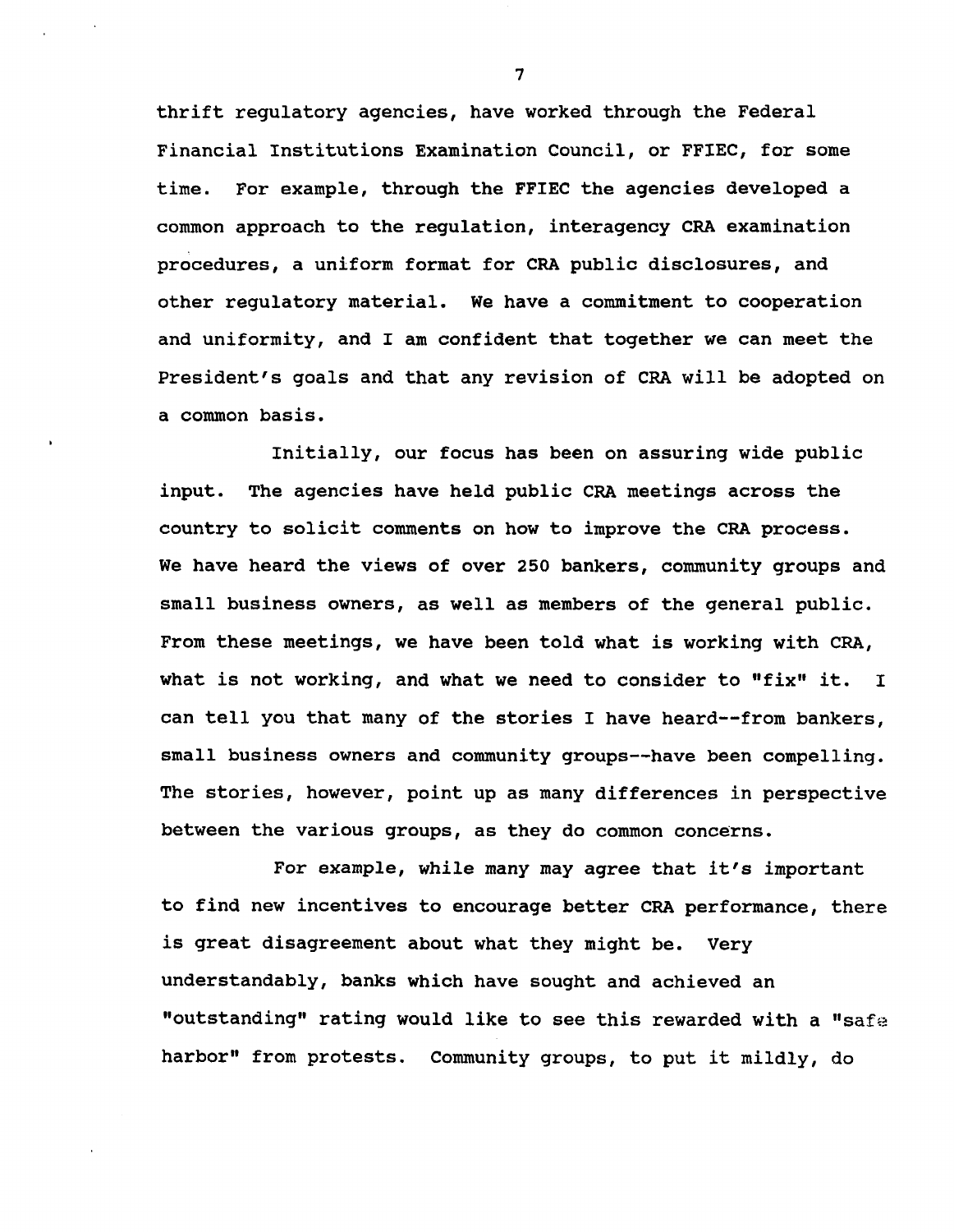**not favor the idea. While there is common concern about paperwork, there is a growing recognition that any movement toward more quantifiable standards may require more, not less, data, and this is not a happy thought for many. Likewise, concern about the disproportionate burden on small institutions has caused some to suggest a small institution exemption. Others find this untenable. The idea of more precision in the requirements has widespread support, but difficult and controversial issues arise when it comes to defining what the specific numbers might be or even the process by which they might be set. Moreover, there is broadbased concern that in attempting to be precise, we may fall into the credit allocation trap. In short, although there may be widespread agreement that CRA requires some major repairs, there is very little agreement about the appropriate fix.**

**At this point, we are still analyzing the information we've collected and it would be premature for us to offer any proposals. The Board along with the other agencies will continue this process of assessing the various arguments and concerns. I expect that a proposal will be published for additional public comment in the next few weeks.**

**You've asked whether the statutory language will permit the necessary reforms. There may or may not be a constructive role for legislation at some point, but it seems premature to make that judgment now. We will be in a much better position to**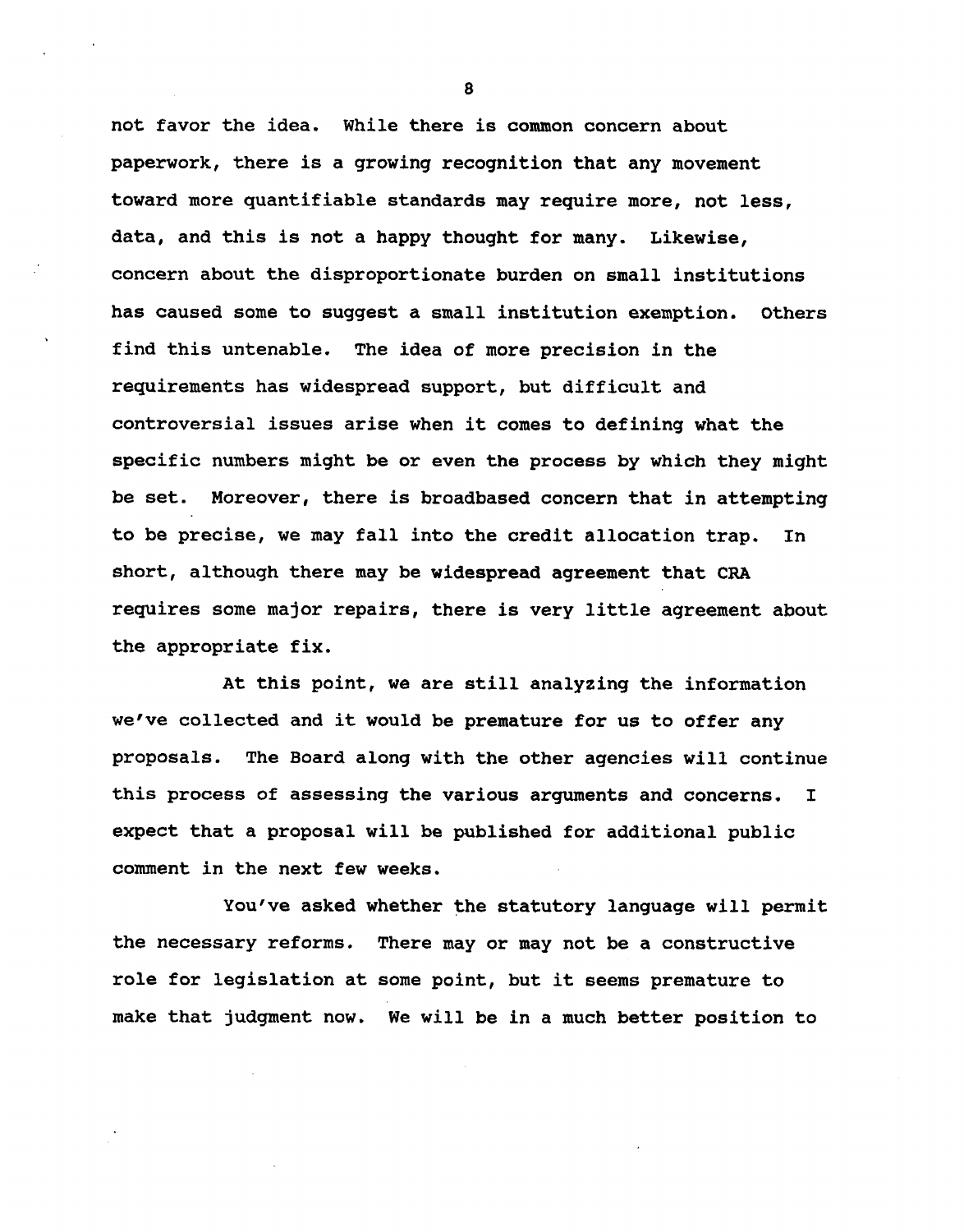**provide meaningful thoughts on whether legislation is needed at a later date.**

### Fair Lending Enforcement

**Finally, you have asked for information on the steps we have taken to assure compliance with fair lending laws.**

**Initially, let me say that no single consumer compliance issue is of more concern to the Board, and me personally, than assuring that the credit granting process is absolutely free of unfair bias.**

**Fairness in assessing credit applications, without regard to race, sex or other prohibited bases, is absolutely essential in our country. Let no one have any misunderstanding on the point. Racial discrimination, no matter how subtle—and whether intended or not—cannot be tolerated. It robs the lending industry and our economy of growth potential, and harms both individuals and society.**

**We have a coordinated approach to this issue at the Federal Reserve which focuses both narrowly on examination for compliance with fair lending laws, and more broadly at trying to assure that credit is made widely available to low- and moderateincome areas of our country—including those with substantial minority populations. Our approach to fair lending issues is thus a comprehensive one that goes beyond examinations. It also involves an aggressive program to investigate consumer complaints, provide consumer and creditor education, and gain insight through research. Let me describe each segment briefly.**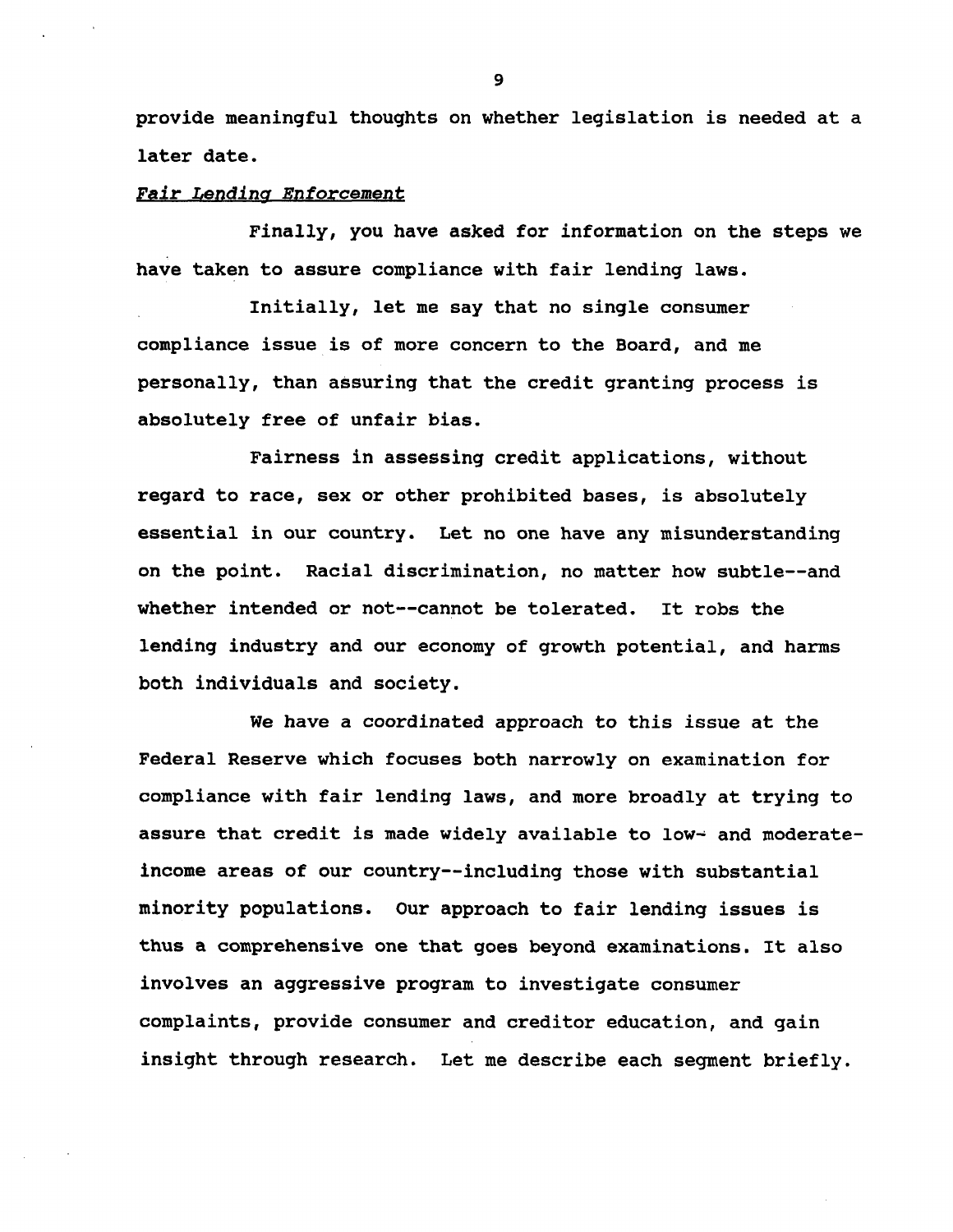**In the research area, the Boston Federal Reserve Bank study is well known. In my view, despite its shortcomings, that study has done more than any other single effort to advance our understanding—and increase our concern—about fair lending in the mortgage market. Other research pieces on HMDA data, household debt, credit shopping practices, the secondary market and other related subjects have also added to our knowledge. Within the next few weeks we will be releasing a comprehensive report to Congress comparing the risks and returns of lending in low income, minority and distressed neighborhoods compared with those in other communities. This too will advance our knowledge of the problem and how to help solve it.**

**With regard to examinations, the Board supervises approximately 1000 state member banks for compliance with fair lending laws. This involves consumer compliance examinations, consumer complaint investigations, and community affairs efforts. The consumer compliance examinations are conducted by examiners at the Reserve Banks who are specially trained in consumer affairs and civil rights examination techniques. The Board and each of the Reserve Banks also have staff members who deal with consumer complaints. In addition, the system has a substantial Community Affairs program, many of whose activities help to advance fair lending. The Board provides general guidance and oversight to Reserve Banks in these areas.**

**The Board first established a specialized consumer compliance examination program in 1977. Through it, the twelve**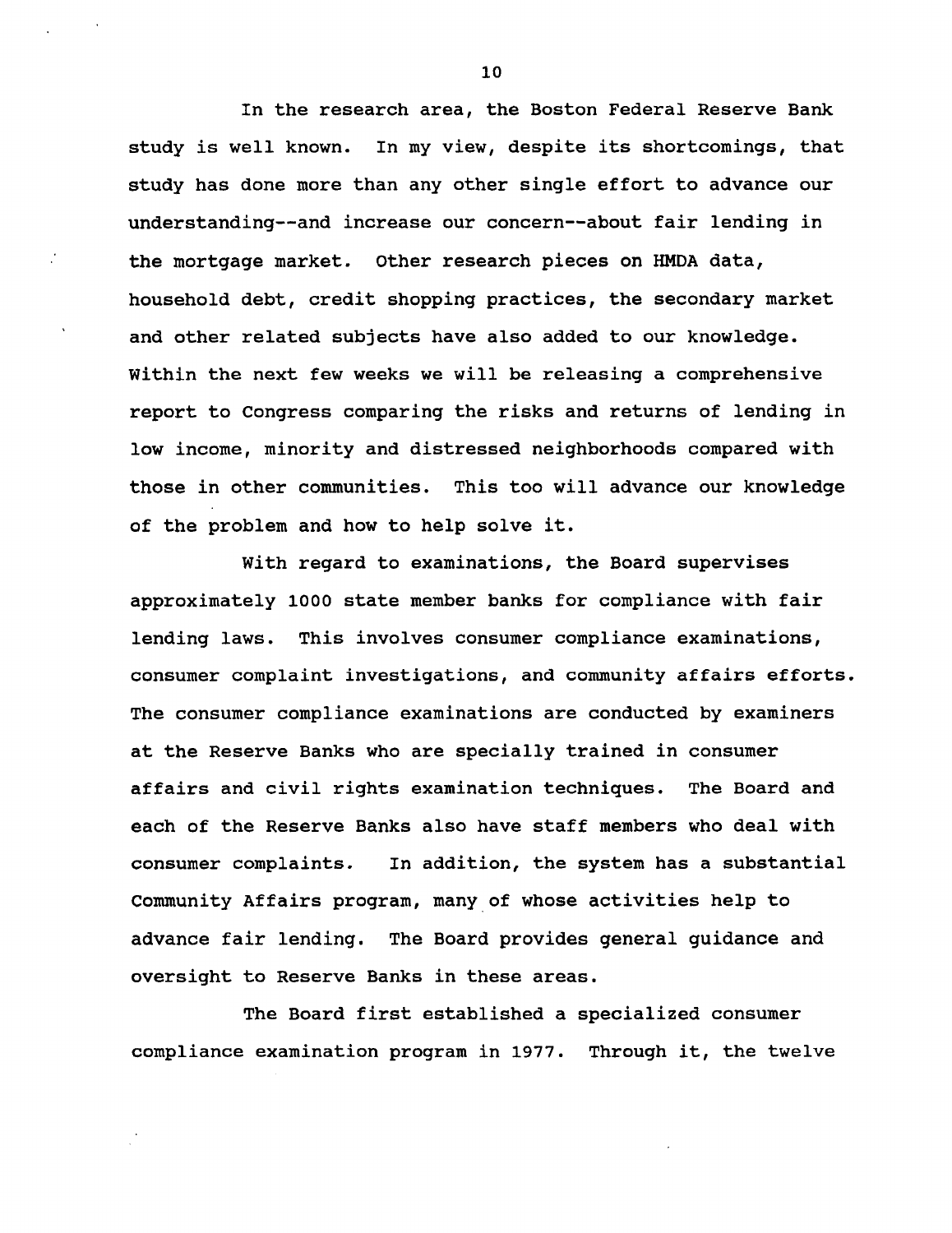**Reserve Banks conduct examinations of state member banks to determine compliance with consumer protection legislation by using a group of specially trained examiners. The scope of these examinations specifically include the Equal Credit Opportunity and Fair Housing Acts. From the beginning, the examiners were instructed to place special emphasis on violations involving potential discrimination of the kind prohibited by those statutes.**

**The Federal Reserve System's consumer compliance examinations are scheduled at regular intervals and are comprehensive. Each state member bank is examined on a regular basis. An average of two-thirds of state member banks are examined each year. In general, examinations are scheduled every eighteen months for a bank with a satisfactory record. A limited number of banks with exceptional records can be examined every two years. Those banks with less than satisfactory records are to be examined every six months or every year, depending on the severity of their problems.**

**The examination procedures focus primarily on comparing the treatment of members of a protected class with other loan applicants. First, the bank's loan policies and procedures are reviewed. This is done by reviewing bank documents, as well as interviewing loan personnel. During this phase, the examiner will seek to determine, among other things, the bank's credit standards. After the standards have been identified, the examiner will determine whether those standards were, in fact,**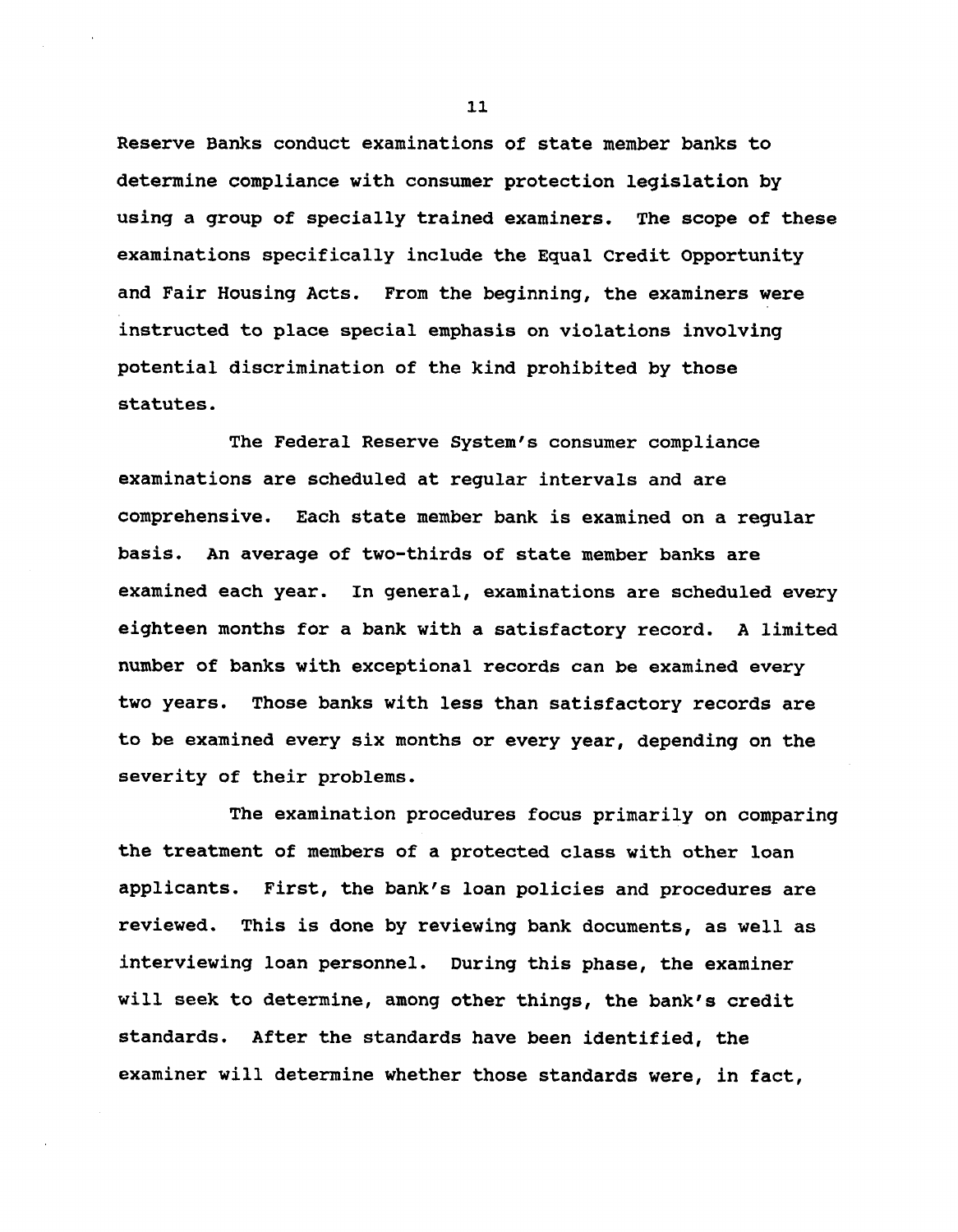**applied uniformly using a sample of actual loan applicants. Special note will be taken of applications received from minorities, women, and others whom the laws were designed to protect. This means that the examiner is looking at the same information that the bank used to make its credit decision, including credit history, income, and total debt burden. If those standards appear not to have been used, or not used consistently, this would be discussed with lending personnel and a more intensive investigation would typically be undertaken. Finally, an overall analysis of the bank's treatment of applications from minorities, women, and others with the characteristics described in the fair lending laws is conducted to determine whether there are any patterns or individual instances where such applicants were treated less favorably than other loan applicants.**

**Another regular part of the examination includes conversations with persons in the community knowledgeable about local credit needs. The examiners will routinely ask about public perceptions of the availability of credit to minorities and low- and moderate-income persons. This information may suggest that a particular area of the bank needs additional scrutiny and may provide insights into how the bank is serving the credit needs of its local community, particularly those protected by the antidiscrimination statutes. Violations found through the techniques described above require correction by the**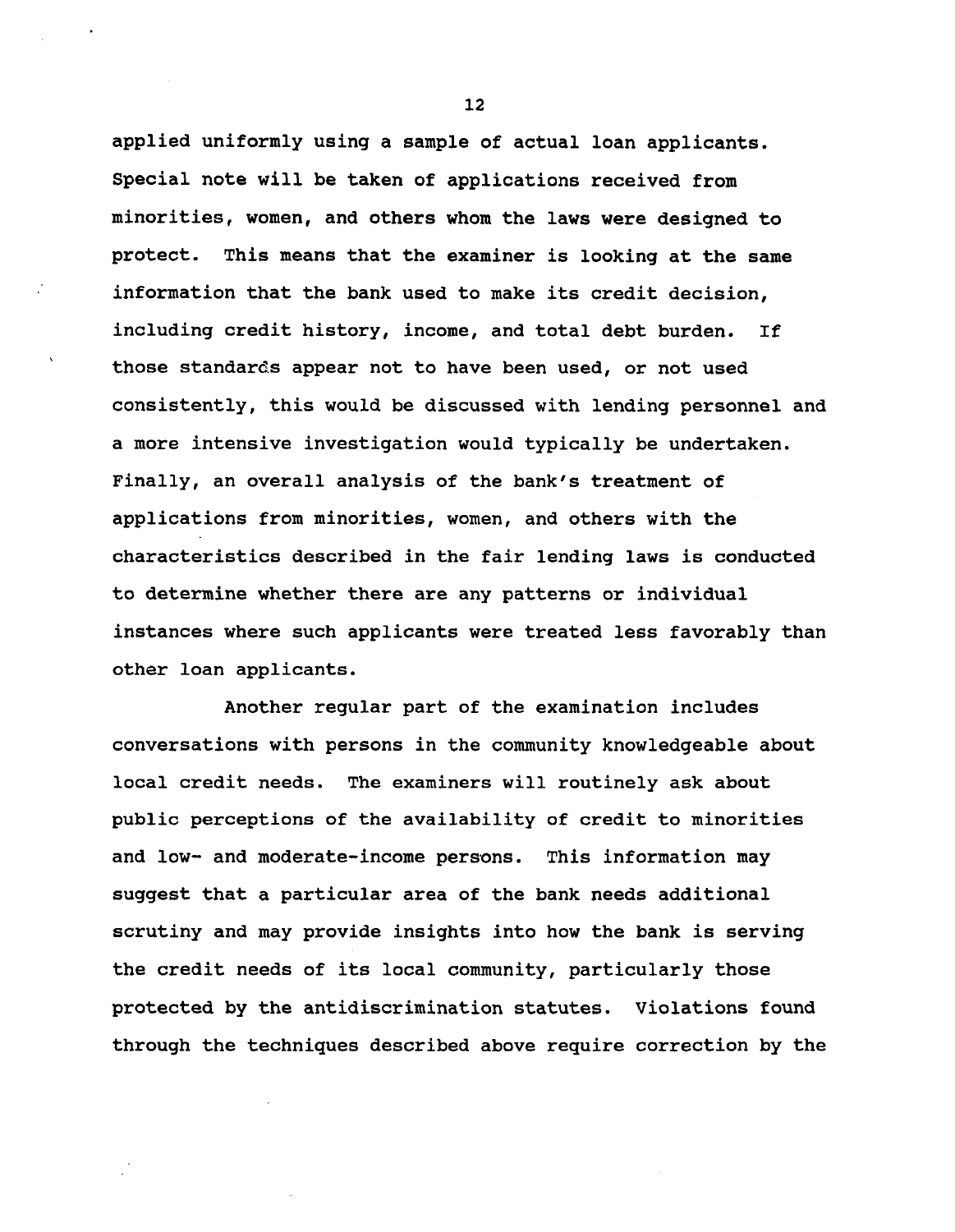**institution, notification to the applicant and referral to the Department of Justice in appropriate cases.**

**As you know despite these efforts we have rarely found evidence that we can be sure proves racial discrimination. Consequently, we have been concerned about providing examiners with better tools to help them get the job done. Recently, the Federal Reserve System developed a computerized model for using HMDA data in connection with the fair lending portion of the examination. This model allows examiners to match minority and nonminority pairs of applicants with similar credit characteristics, but different loan outcomes, for a more extensive fair lending review. Once the pairs are selected, examiners pull the credit files for the applicants to determine if discrimination played a part in the credit granting process. While a comparison of minority and majority applicants has always been a part of the Federal Reserve's fair lending examination, we believe that this computerized selection process will enable examiners to focus their efforts and spend more time on the actual fair lending review of loan files.**

**In addition to this "micro" use of the HMDA data, the Federal Reserve has developed (on behalf of the FFIEC) a computerized system for analyzing the expanded data collected under the Home Mortgage Disclosure Act (HMDA). The system is extremely versatile and allows the data to be segmented by demographic characteristics such as race, gender, and income levels, or geographic boundaries. Examiners can now sort through**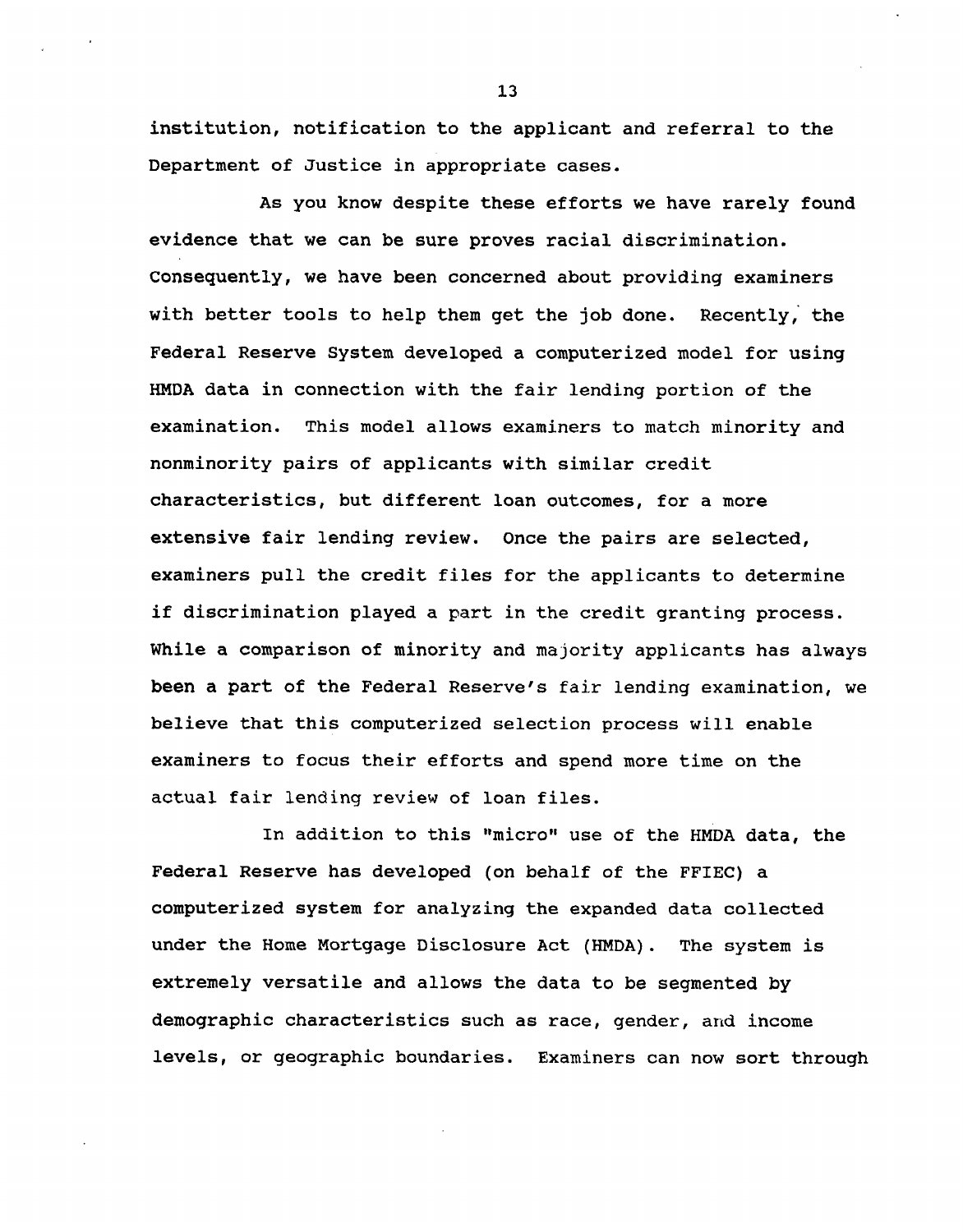**vast quantities of data to focus attention on specific lending markets and draw comparisons between an individual HMDA reporter's performance and of all lenders in the area. With these capabilities, examiners can more readily determine whether a bank is effectively serving all segments of its market, including low- and moderate-income and minority neighborhoods. We have been holding HMDA training sessions on how to use this system around the country for our examiners, as well as those from other agencies.**

**The Federal Reserve has also developed the capability to map by computer the geographic location of a bank's lending products, including mortgage loans. This mapping includes demographic information for the bank's local community. We believe that this type of analysis and presentation will enhance our ability to assess a bank's CRA performance in meeting the credit needs of its local community, including minority areas. It should also be helpful in evaluating a bank's geographic delineation of its local CRA service area to ensure that it does not exclude low- and moderate-income neighborhoods.**

# Consumer Complaint Program

**The Federal Reserve's consumer complaint program is an important element in our overall effort to enforce fair lending laws. The investigation procedures in this regard provide special guidance with respect to complaints involving loan discrimination. Such complaints can prompt an on-site investigation by Reserve Bank personnel at the state member bank**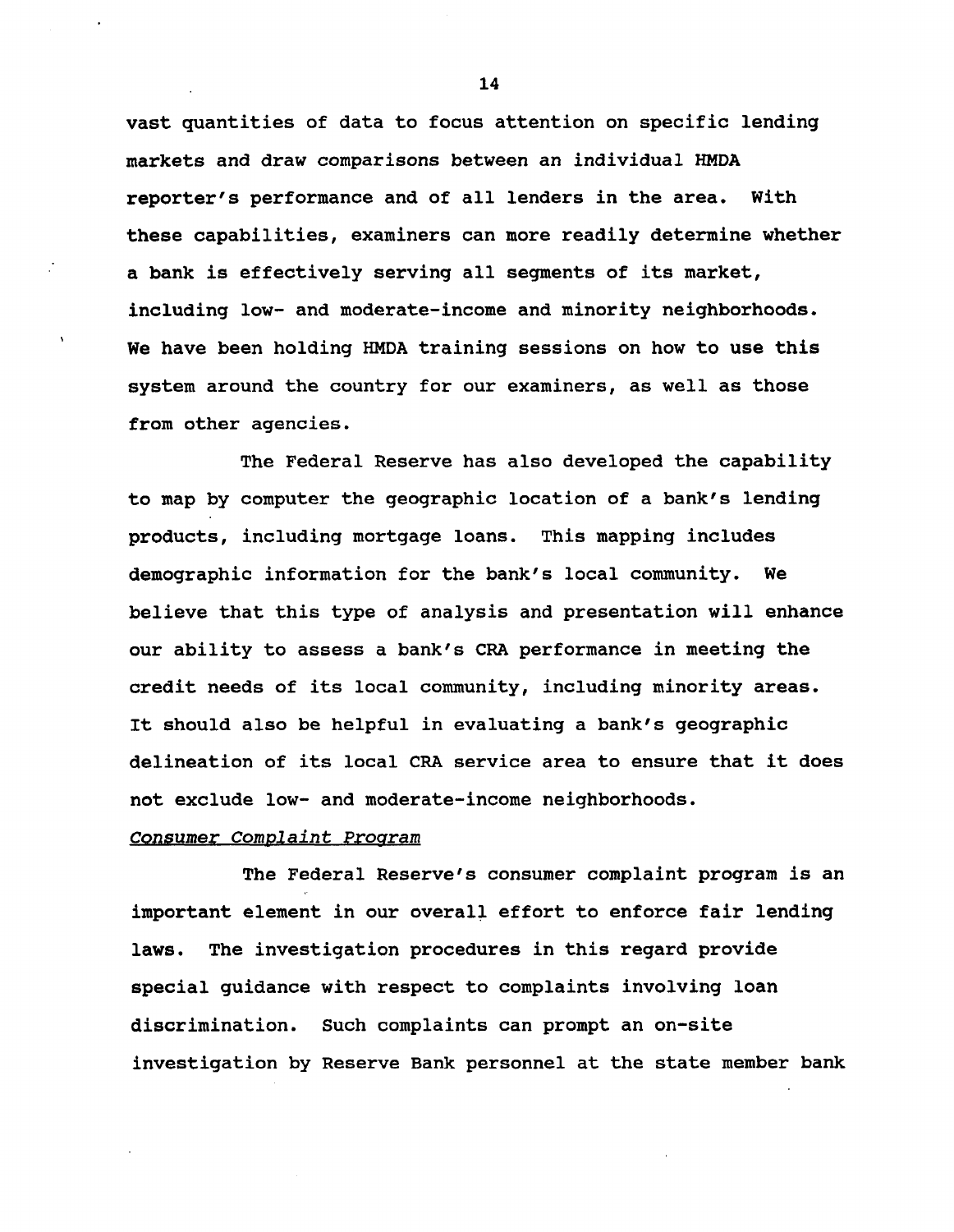**accused of discrimination. We have a referral agreement with HUD for mortgage complaints and we have referred a number of complaints to that agency for further investigation. Like our examinations area, we are devoting considerable attention to strengthening our complaint processing system by increasing oversight, tightening deadlines for investigation, assuring more personal contact and making the public more aware of our procedures.**

# **Educational Efforts**

**We believe that education is an important part of our coordinated approach. We have distributed a brochure to all the institutions we supervise entitled "Home Mortgage Lending and Equal Treatment." The brochure identifies and cautions lenders about lending standards and practices that may produce unintended discriminatory effects. It focuses on race and includes examples of subtle forms of discrimination, such as unduly conservative appraisal practices in minority areas; property standards such as size and age which may exclude homes in minority and low income areas; and unrealistically high minimum-loan amounts. More recently, a comprehensive booklet was published by the Federal Reserve Bank of Boston entitled "{Closing The Gap:} A Guide To Equal Opportunity Lending." It too has been widely circulated. It is another useful tool for lenders that suggests adjustments in institutional behavior to correct racially disparate loan practices that may be occurring in spite of bank policies to the contrary. We have also published a brochure, entitled "Home**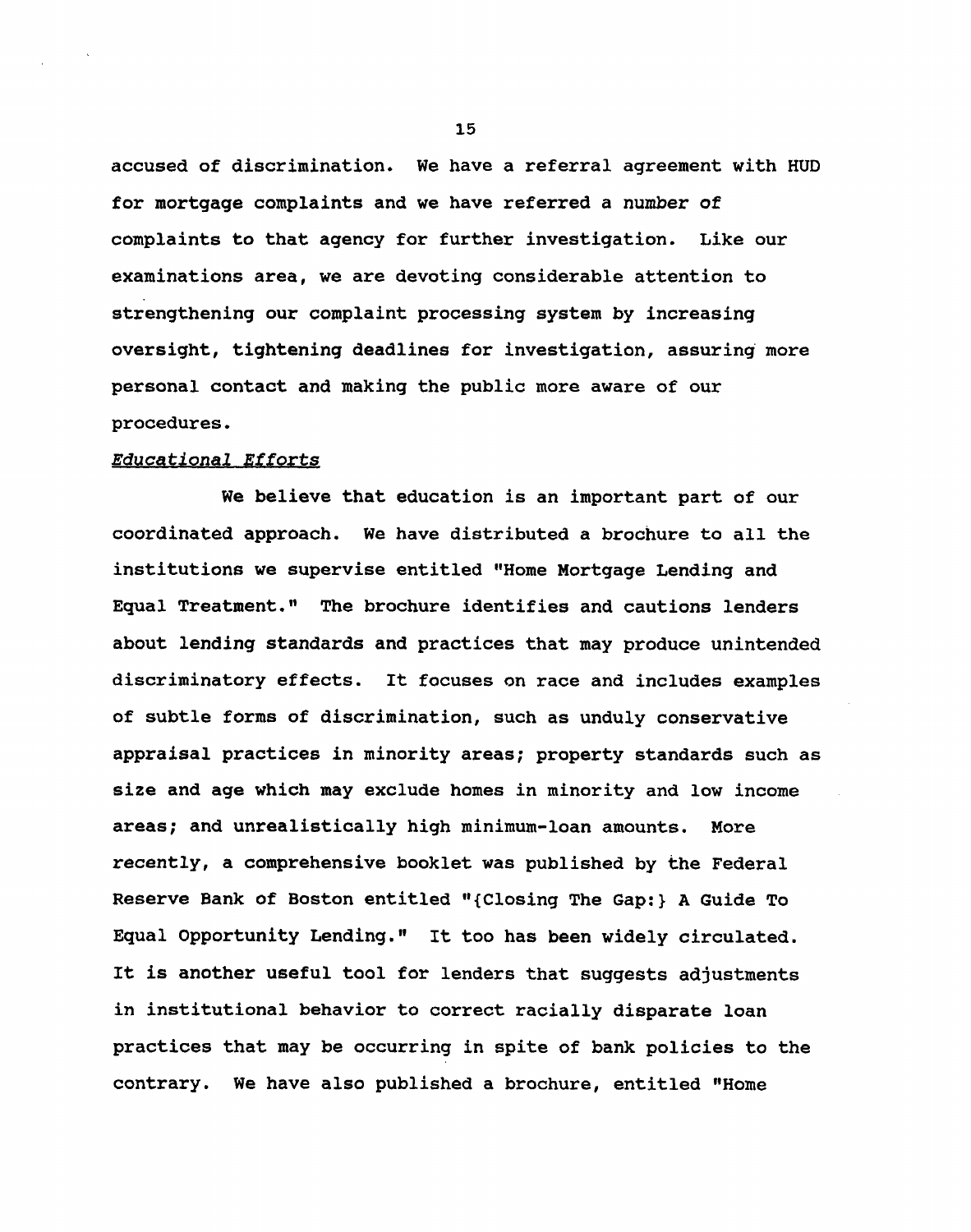**Mortgages! Understanding the Process and Your Right to Fair Lending," to inform consumers about the mortgage application process and about their rights under fair lending and consumer protection laws.**

## Community Affairs Program

**The Board believes that the goal of ensuring fair access to credit can also be advanced by focussing on positive actions that a lender may take to address such concerns. Consequently, through its Community Affairs program, the Federal Reserve conducts outreach, education, and technical assistance activities to help financial institutions and the public understand and address community development and reinvestment issues. We have increased resources devoted to Community Affairs activities at the Reserve Banks—now staffed with more than 50 people—to enable the Federal Reserve System to respond to the growing number of requests for information and assistance from banks and others on the Community Reinvestment Act, fair lending, and community development topics. Efforts have been expanded to work with financial institutions, banking associations, governmental entities, businesses, and community groups to develop community lending programs that help finance affordable housing, small and minority business, and other revitalization projects. Overall the Reserve Bank's Community Affairs programs sponsors or cosponsors about a hundred programs a year involving thousands of participants as a way to encourage economic development and assure fair lending.**